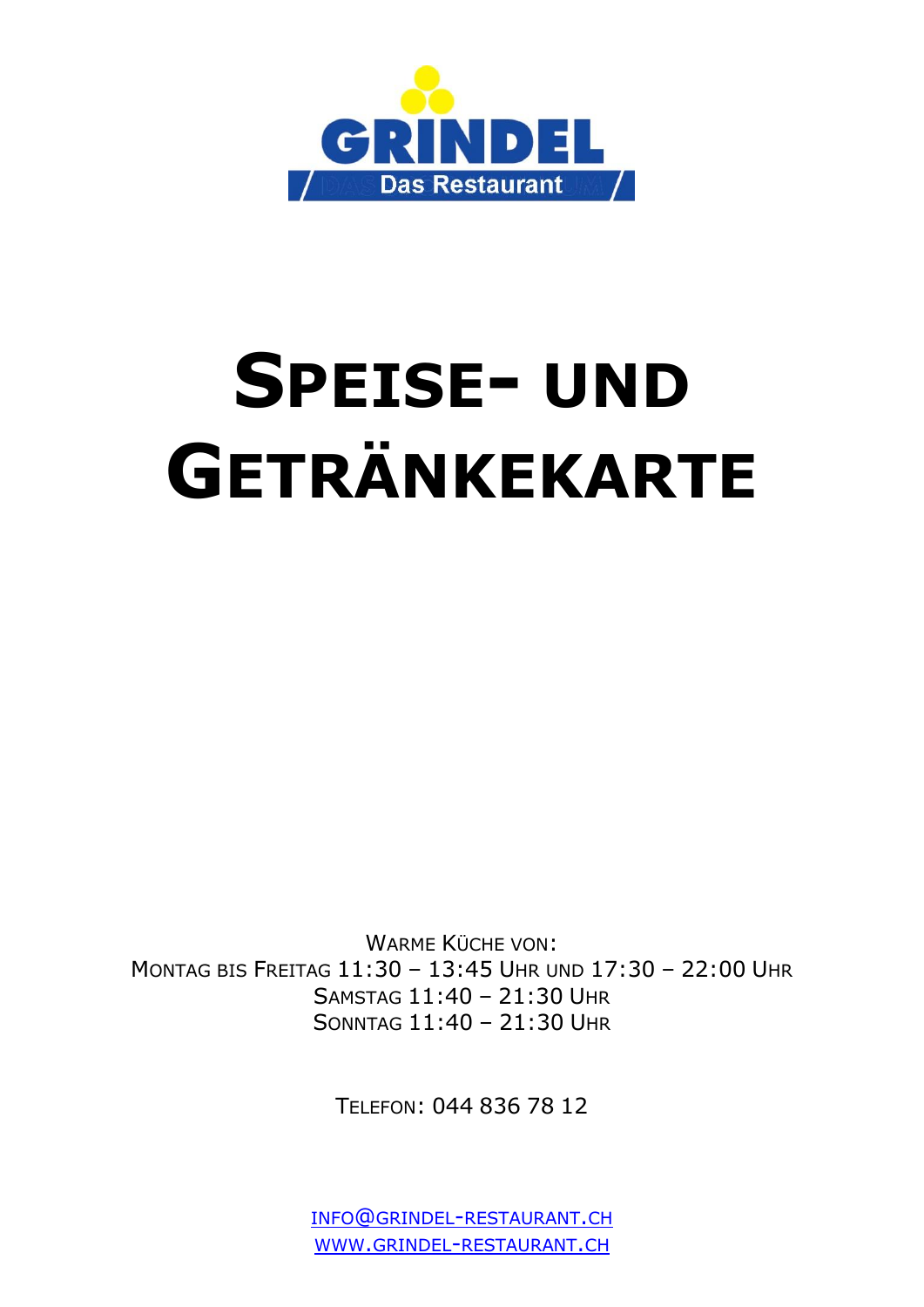

| TOMATENCRÈMESUPPE                             | CHF 8.00 |  |
|-----------------------------------------------|----------|--|
| <b>STRACCIATELLA</b>                          | CHF 8.00 |  |
| (BOUILLON MIT GESCHLAGENEM EI UND PETERSILIE) |          |  |
| <b>BOUILLON MIT SHERRY</b>                    | CHF 8.50 |  |



| <b>GRÜNER SALAT</b>                                            | CHF 7.50  |  |
|----------------------------------------------------------------|-----------|--|
| <b>GEMISCHTER SALAT</b>                                        | CHF 8.50  |  |
| <b>TOMATENSALAT MIT ZWIEBELN</b>                               | CHF 8.00  |  |
| <b>INSALATA CAPRESE</b><br>(TOMATENSALAT MIT BÜFFELMOZZARELLA) | CHF 14.50 |  |
| RUCOLA CON PARMIGGIANO<br>(RUCOLA MIT PARMESAN)                | CHF 10.50 |  |
| NÜSSLISALAT MIT EI                                             | CHF 10.50 |  |
| NÜSSLISALAT MIT STEINPILZE                                     | CHF 12.50 |  |
| NÜSSLISALAT MIT SPECK UND CROUTONS                             | CHF 11.50 |  |

### Kindermenüs

| <b>MINIGOLF</b>                                          | CHF 10.50 |
|----------------------------------------------------------|-----------|
| (PIZZA MIT TOMATEN, MOZZARELLA UND MOZZARELLAKUGELN)     |           |
| <b>DONALD DUCK</b>                                       | CHF 10.50 |
| (PIZZA MIT TOMATEN, MOZZARELLA UND SCHINKEN)             |           |
| <b>SIMBA</b>                                             | CHF 10.50 |
| (PIZZA MIT TOMATEN, MOZZARELLA UND POMMES FRITES)        |           |
| TOM & JERRY                                              | CHF 14.50 |
| (PANIERTES KALBSSCHNITZEL MIT POMMES FRITES)             |           |
| PLUTO                                                    | CHF 14.50 |
| (CHICKEN NUGGETS MIT POMMES FRITES)                      |           |
| <b>SPIDERMAN</b>                                         | CHF 10.50 |
| (SPAGHETTI MIT TOMATEN-, CARBONARA- ODER BOLOGNESESAUCE) |           |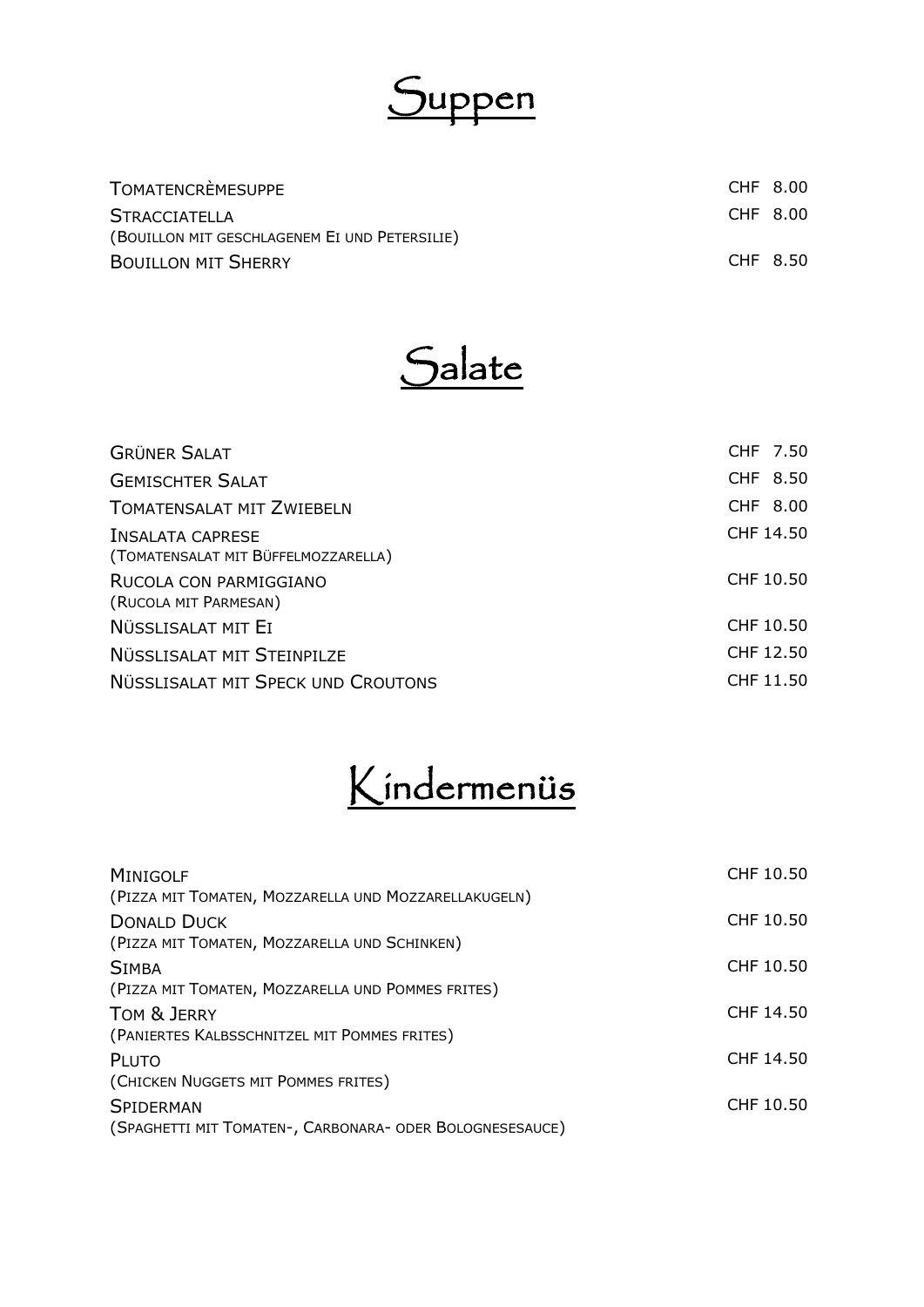

| <b>TOMATEN-BRUSCHETTA MIT PIZZATEIG</b>                                             | CHF 11.50 |
|-------------------------------------------------------------------------------------|-----------|
| <b>LACHSTELLER</b><br>(MIT MEERRETTICHSCHAUM, DAZU TOASTBROT)                       | CHF 21.50 |
| <b>RINDSCARPACCIO</b><br>(MIT RUCOLA UND PARMESAN, DAZU KNOBLIBROT)                 | CHF 24.50 |
| <b>BEEFSTEAK TATAR</b><br>(KLEINES RINDSTATAR GARNIERT, SERVIERT MIT TOASTBROT)     | CHF 21.50 |
| <b>GAMBERONI AL FORNO</b><br>(RIESENCREVETTEN IM OFEN ÜBERBACKEN MIT KRÄUTERBUTTER) | CHF 20.50 |

# Salate in der Schüssel

| <b>GAIUS CAESAR SALAT</b><br>(RÖMERSALAT MIT BAUCHSPECK, PARMESAN UND CROUTONS)               | CHF 20.50 |
|-----------------------------------------------------------------------------------------------|-----------|
| <b>SALATSCHÜSSEL MIT THUNFISCH</b>                                                            | CHF 18.50 |
| <b>GRIECHISCHER SALAT</b><br>(SALATSCHÜSSEL MIT PEPERONI, TOMATEN, ZWIEBELN, OLIVEN UND FETA) | CHF 18.50 |
| SALATSCHÜSSEL MIT MEERESFRÜCHTEN                                                              | CHF 19.50 |
| <b>INSALATA HAWAII</b><br>(SALATSCHÜSSEL MIT POULÉTCURRY UND ANANAS)                          | CHF 19.50 |
| SALATSCHÜSSEL MIT SCAMPI UND ZUCCHINI                                                         | CHF 19.50 |
| SALATSCHÜSSEL MIT POULÉTSTREIFEN IM ZITRONENMANTEL                                            | CHF 21.50 |
| <b>INSALATA ROYAL</b><br>(SALATSCHÜSSEL MIT RINDSFILÉTSTREIFEN IM BUTTER GEBRATEN)            | CHF 25.50 |
| SALATSCHÜSSEL MIT TINTENFISCH "RÖMISCHER ART"<br>(DAZU TARTARSAUCE)                           | CHF 19.50 |
| SALATSCHÜSSEL MIT FISCHKNUSPERLI<br>(DAZU TARTARSAUCE)                                        | CHF 20.50 |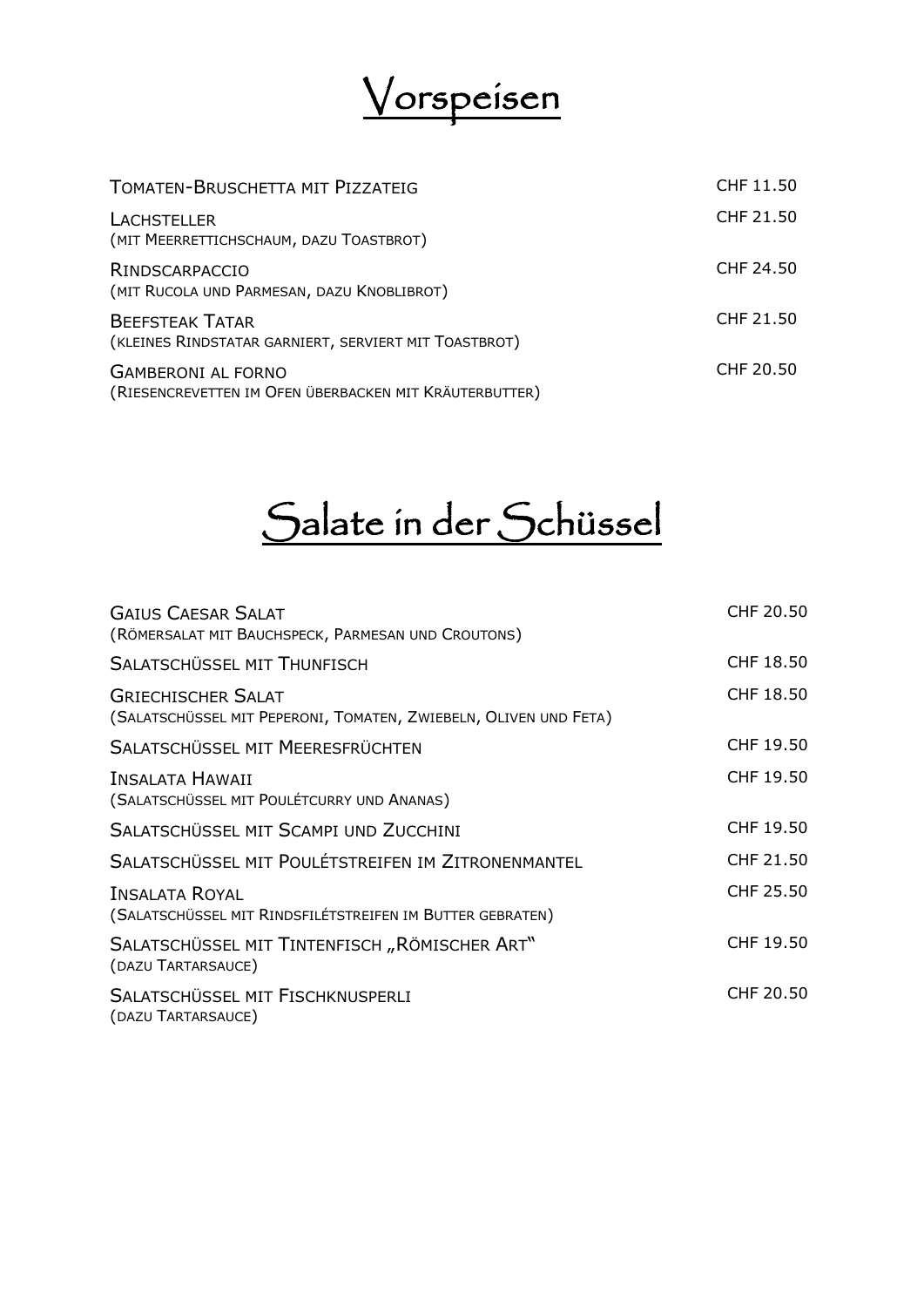# Spaghetti

| SPAGHETTI CARBONARA<br>(MIT ZWIEBELN, SPECK, EI UND RAHM)                                               | CHF 18.50 |
|---------------------------------------------------------------------------------------------------------|-----------|
| SPAGHETTI NAPOLI<br>(AN WÜRZIGER TOMATENSAUCE)                                                          | CHF 16.50 |
| SPAGHETTI ALLA BOLOGNESE<br>(MIT RINDSHACKFLEISCH)                                                      | CHF 18.50 |
| SPAGHETTI ALLA PADOVANA<br>(MIT POULÉT, PAPRIKA, KNOBLAUCH, WODKA, PARMESAN UND RAHM)                   | CHF 23.50 |
| SPAGHETTI AGLIO, OLIO E PEPERONCINI<br>(MIT KNOBLAUCH, PETERSILIE, PEPERONCINI UND OLIVENÖL)            | CHF 17.50 |
| SPAGHETTI AI PESTO<br>(MIT PESTOSAUCE)                                                                  | CHF 18.00 |
| SPAGHETTI AL TONNO<br>(MIT THUNFISCH, ZWIEBELN, KAPERN UND PETERSILIE AN WEISSWEINSAUCE)                | CHF 19.50 |
| <b>SPAGHETTI GRINDEL</b><br>(MIT KALBFLEISCH, ZWIEBELN, KNOBLAUCH, PEPERONCINI<br>AN TOMATEN-RAHMSAUCE) | CHF 24.50 |
| SPAGHETTI-PLAUSCH                                                                                       | CHF 21.50 |
| (AB 4 PERSONEN UND 4 SAUCEN INBEGRIFFEN:<br>AUSWAHI:                                                    |           |
| NAPOLI, CARBONARA, PESTO, GORGONZOLA, BOLOGNESE ODER RAHMSAUCE)                                         |           |



| TAGLIATELLE ALLA PANNA<br>(NUDELN AN RAHMSAUCE)                                                                    | CHF 18.50 |
|--------------------------------------------------------------------------------------------------------------------|-----------|
| <b>TAGLIATELLE ALLE SPUGNOLE</b><br>(NUDELN AN MORCHEL-RAHMSAUCE)                                                  | CHF 26.50 |
| TAGLIATELLE ALLA NICOTERA<br>(MIT KALBFLEISCH, STEINPILZEN UND ZWIEBELN AN RAHMSAUCE)                              | CHF 25.50 |
| <b>TAGLIATELLE AL SALMONE</b><br>(MIT LACHS, KNOBLAUCH UND ZWIEBELN AN WEISSWEIN-RAHMSAUCE)                        | CHF 20.50 |
| TAGLIATELLE AGLI SCAMPI CON ZUCCHINE E PACHINO<br>(MIT ZUCCHINI, SCAMPI, KNOBLAUCH UND ZWIEBELN AN WEISSWEINSAUCE) | CHF 24.50 |
| LASAGNE ALLA BOLOGNESE                                                                                             | CHF 21.50 |
| CANNELLONI AL FORNO<br>(MIT RICOTTA- UND SPINATFÜLLUNG)                                                            | CHF 19.50 |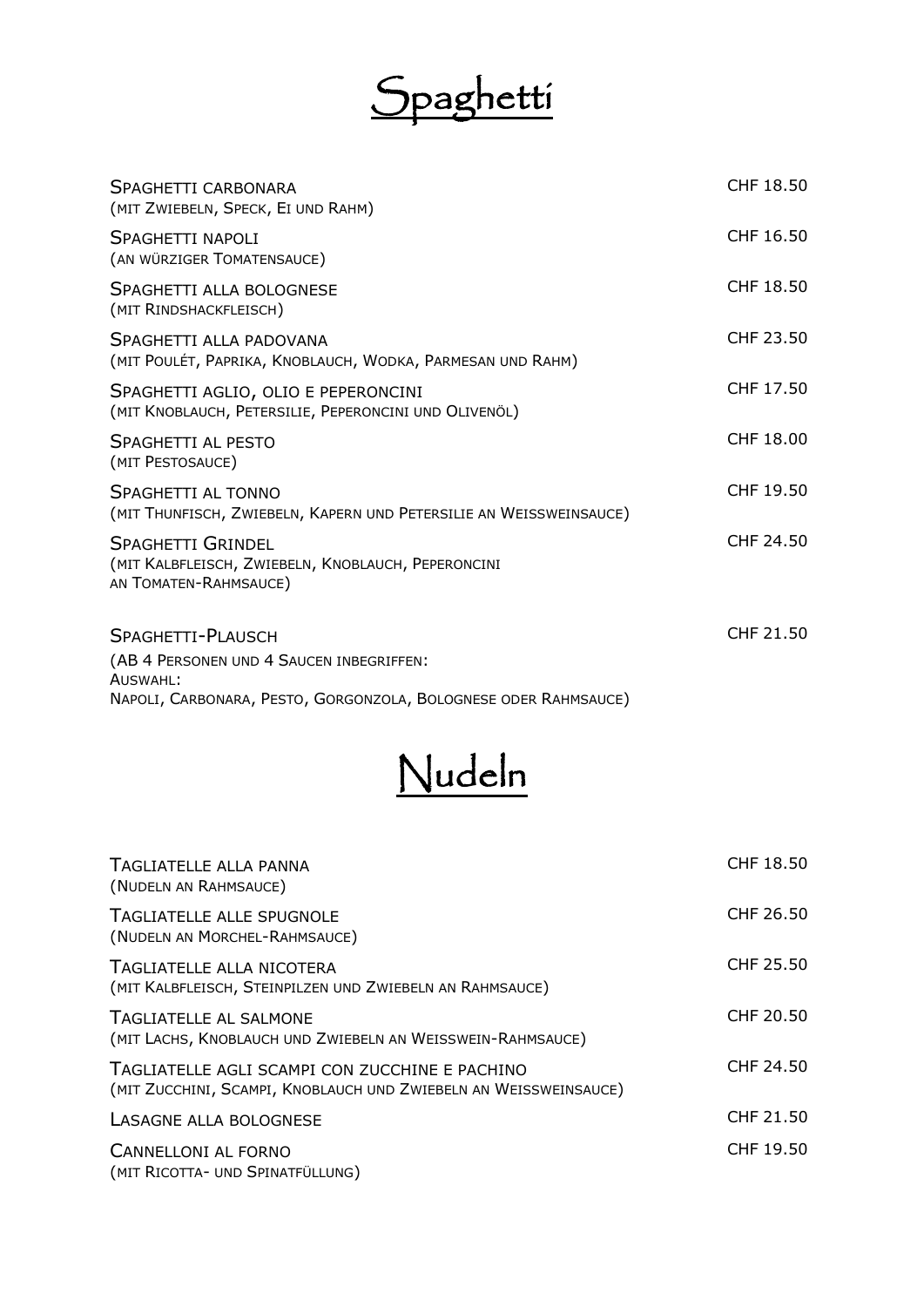### Risotti

| RISOTTO ALLA MILANESE                                            | CHF 23.50 |
|------------------------------------------------------------------|-----------|
| (RISOTTO MIT SAFRAN UND STEINPILZEN)                             |           |
| RISOTTO AL LIMONE                                                | CHF 19.50 |
| (RISOTTO MIT ZITRONEN UND RUCOLA)                                |           |
| RISOTTO MIT SCAMPI                                               | CHF 24.50 |
| (RISOTTO MIT RIESENCREVETTEN, KNOBLAUCH, ZWIEBELN UND ZUCCHETTI) |           |
| RISOTTO FRUTTI DI MARE                                           | CHF 21.50 |
| (MIT MEERESFRÜCHTEN)                                             |           |

### Fitnessteller

| <b>MIT POULÉTBRUST</b>     | CHF 24.50 |
|----------------------------|-----------|
| <b>MIT RIESENCREVETTEN</b> | CHF 33.50 |
| MIT KALBSSCHNITZEL         | CHF 32.50 |
| MIT SCHWEINSSTEAK          | CHF 24.50 |



| RIESENCREVETTEN MIT KNOBLAUCH UND CHILI         | CHF 38.50 |
|-------------------------------------------------|-----------|
| SEEZUNGENFILÉT "MÜLLERINNEN-ART"                | CHF 36.50 |
| EGLIFILÉT IN BUTTER GEBRATEN MIT CHERRY-TOMATEN | CHF 31.50 |

**Eine Beilage nach Wahl ist im Preis inbegriffen: Nudeln, Pommes, Gemüse, Risotto, Rösti Croquetten, Reis.**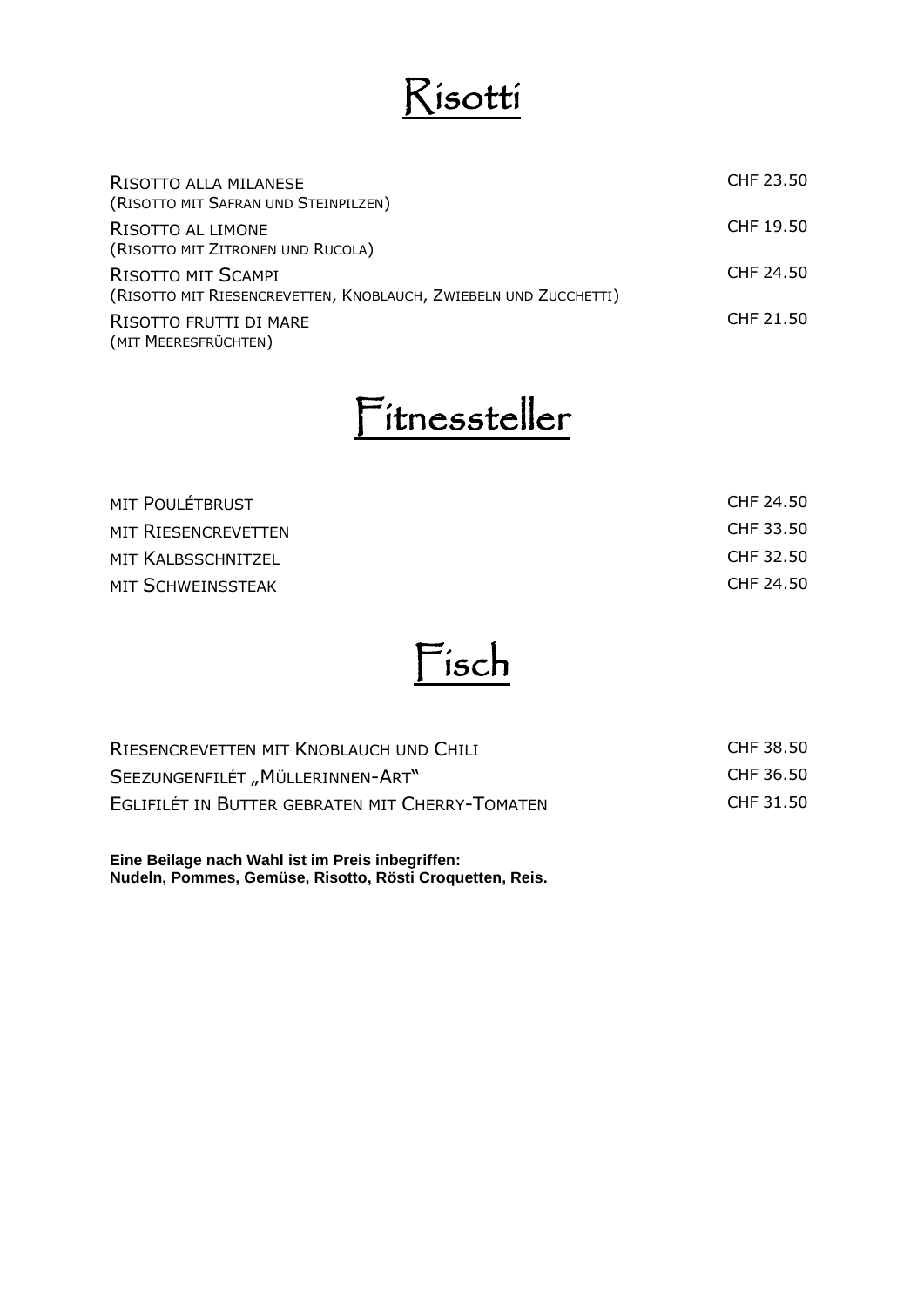### Kalbfleisch

| <b>SCALOPPINE ALLA MILANESE</b>                                          | CHF 34.50 |
|--------------------------------------------------------------------------|-----------|
| (PANIERTE KALBSSCHNITZEL)                                                |           |
| <b>KALBSSCHNITZEL AN GORGONZOLASAUCE</b>                                 | CHF 34.50 |
| <b>KALBSSCHNITZEL AN ZITRONENSAUCE</b>                                   | CHF 34.50 |
| <b>KALBSSCHNITZEL AN CALVADOSSAUCE</b>                                   | CHF 34.50 |
| SALTIMBOCCA ALLA ROMANA<br>(KALBSSCHNITZEL MIT ROHSCHINKEN UND SALBEI)   | CHF 34.50 |
| PICCATA MILANESE<br>(KALBSSCHNITZEL IN EI UND PARMESAN)                  | CHF 34.50 |
| <b>ZÜRCHER GESCHNETZELTES</b><br>(KALBSGESCHNETZELTES NACH "ZÜRCHER-ART) | CHF 32.50 |
| Eine Beilage nach Wahl ist im Preis inbegriffen                          |           |

# FLEISCH VOM HEISSEN STEIN SPEZIAL

|                      | <b>CA 200GR</b> | CA 300 GR       |
|----------------------|-----------------|-----------------|
| <b>SCHWEINSSTEAK</b> | 24.50           | 31.50           |
| <b>RINDSFILET</b>    | 38.50           | 48.50           |
| <b>KALBSSTEAK</b>    | 36.50           | 46.50           |
| <b>POULETBRUS</b>    | 24.50           | 31.50           |
|                      | <b>CA 300GR</b> | <b>CA 400GR</b> |
| <b>US RIBEYE</b>     | 48.00           | 58.00           |

3 SAUCEN UND EINE BEILAGE NACH WAHL SIND IM PREIS INBEGRIFFEN: POMMES FRITES, BRATKARTOFFELN, GEMÜSE, RISOTTO, NUDELN, RÖSTIKROKETTEN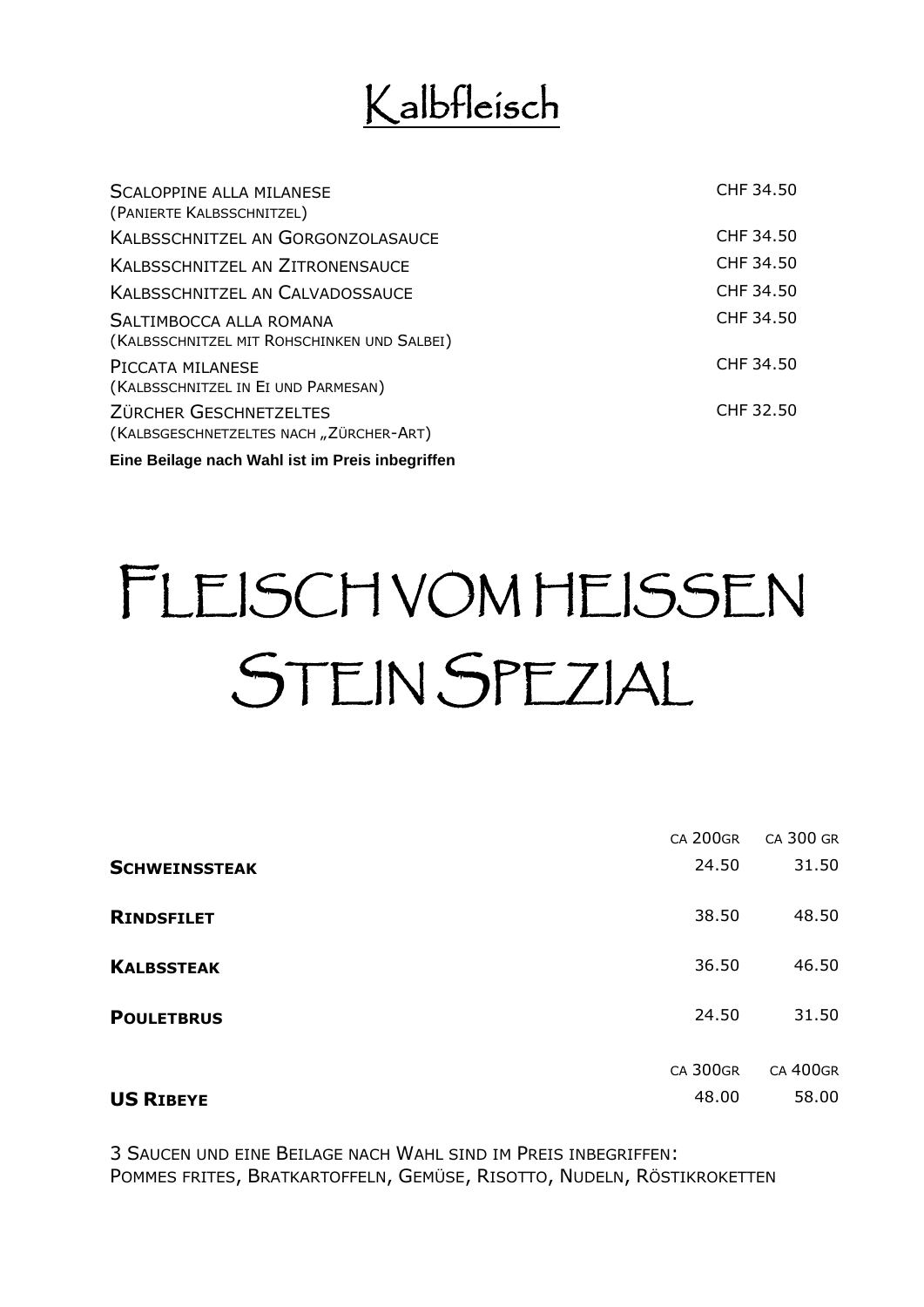# Pizze

| PIZZA MARGHERITA<br>(TOMATEN, MOZZARELLA, OREGANO)                                                              | CHF 15.00 |
|-----------------------------------------------------------------------------------------------------------------|-----------|
| PIZZA SALMONE<br>(TOMATEN, MOZZARELLA, ZWIEBELN, LACHS, KAPERN)                                                 | CHF 20.50 |
| PIZZA ARAS<br>(TOMATEN, MOZZARELLA, STEINPILZE, AUBERGINEN, PEPERONI,<br>ZWIEBELN, KNOBLAUCH, OREGANO)          | CHF 19.50 |
| PIZZA CON GAMBERETTI<br>(TOMATEN, MOZZARELLA, CREVETTEN, KNOBLAUCH, OREGANO, PETERSILIE)                        | CHF 19.50 |
| PIZZA CONTADINO<br>(TOMATEN, MOZZARELLA, GORGONZOLA, PARMASCHINKEN, OREGANO)                                    | CHF 20.50 |
| PIZZA SICILIANA<br>(TOMATEN, MOZZARELLA, HINTERSCHINKEN, PILZE, EI, OREGANO)                                    | CHF 19.50 |
| PIZZA CALZONE<br>(TOMATEN, MOZZARELLA, HINTERSCHINKEN, EI, CHAMPIGNONS, OREGANO)                                | CHF 20.50 |
| PIZZA HAWAII<br>(MOZZARELLA, ANANAS, HINTERSCHINKEN, KIRSCHEN, OREGANO)                                         | CHF 19.00 |
| PIZZA GORGONZOLA<br>(TOMATEN, MOZZARELLA, GORGONZOLA, OREGANO)                                                  | CHF 19.00 |
| PIZZA MAMMA MIA<br>(TOMATEN, MOZZARELLA, BROCCOLI, SPINAT, CHAMPIGNONS,<br>ZWIEBELN, KNOBLAUCH, OREGANO)        | CHF 19.00 |
| PIZZA FUNGHI PORCINI<br>(TOMATEN, MOZZARELLA, ZWIEBELN, STEINPILZE, OREGANO)                                    | CHF 20.50 |
| PIZZA BUTTAFUOCO (MOLTO PICCANTE)<br>(TOMATEN, MOZZARELLA, ZWIEBELN, KNOBLAUCH, SPECK, PEPERONCINI)             | CHF 20.50 |
| PIZZA GRINDEL<br>(TOMATEN, MOZZARELLA, KALBSFLEISCH, CHAMPIGNONS, PEPERONCINI,<br>ZWIEBELN, KNOBLAUCH, OREGANO) | CHF 22.50 |
| PIZZA 4 FORMAGGI<br>(TOMATEN, MOZZARELLA, GORGONZOLA, FETA, PARMESAN)                                           | CHF 19.00 |
| PIZZA PINO (PICCANTE)<br>(TOMATEN, MOZZARELLA, ZWIEBELN, KNOBLAUCH, PEPERONCINI, RUCOLA)                        | CHF 18.00 |
| PIZZA JIYAN<br>(TOMATEN, MOZZARELLA, GORGONZOLA, STEINPILZE, SPINAT, OREGANO)                                   | CHF 20.50 |
| PIZZA NAPOLI<br>(TOMATEN, MOZZARELLA, SARDELLEN, KAPERN, OREGANO)                                               | CHF 17.00 |
| PIZZA PROSCIUTTO<br>(TOMATEN, MOZZARELLA, HINTERSCHINKEN, OREGANO)                                              | CHF 18.00 |

Pro zusätzliche Beilage plus CHF 1.00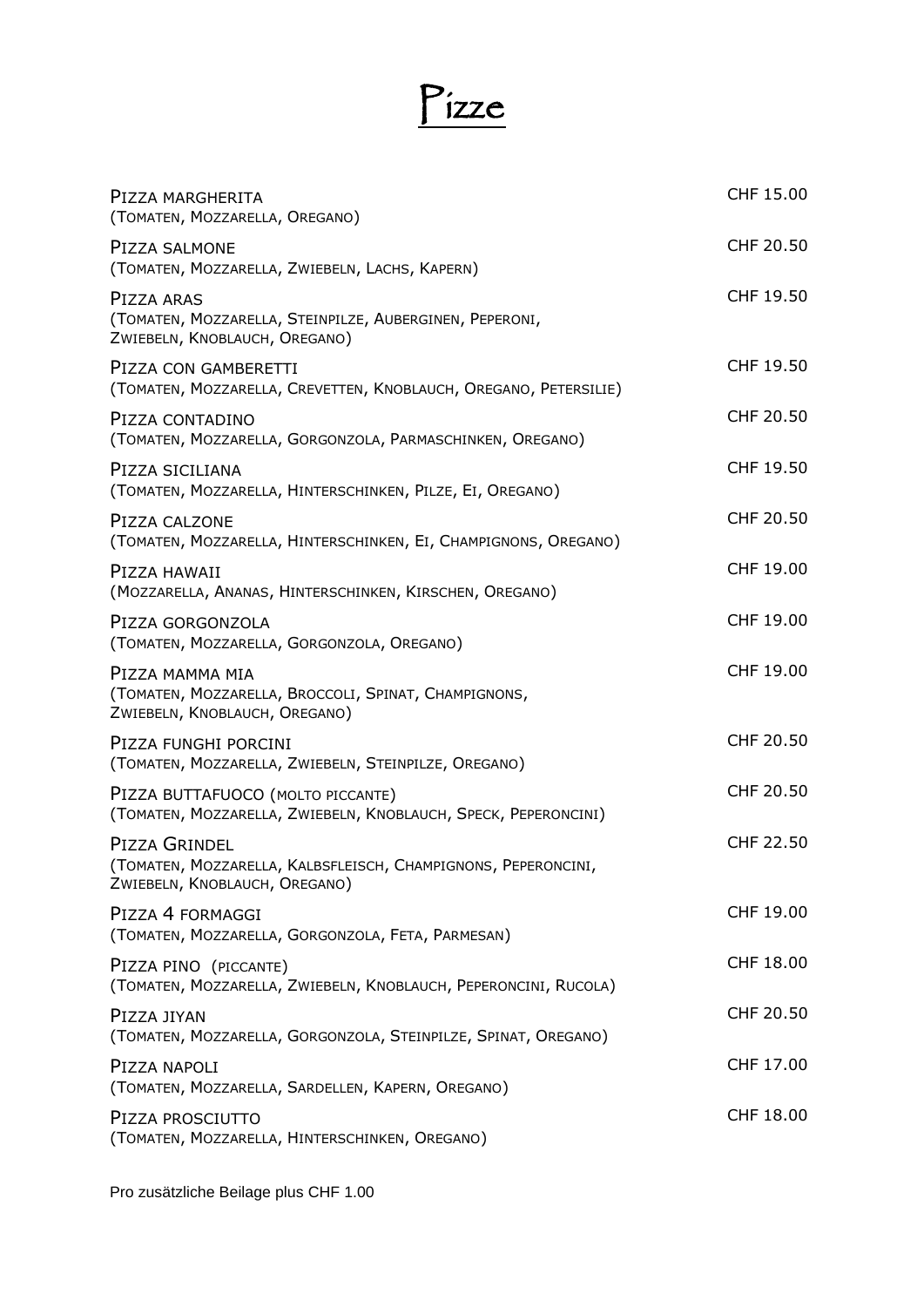

| PIZZA AL TONNO<br>(TOMATEN, MOZZARELLA, THON, ZWIEBELN, KAPERN, OREGANO)                                                 | CHF 19.00 |
|--------------------------------------------------------------------------------------------------------------------------|-----------|
| PIZZA AI FUNGHI<br>(TOMATEN, MOZZARELLA, CHAMPIGNONS, OREGANO)                                                           | CHF 17.00 |
| PIZZA FRUTTI DI MARE<br>(TOMATEN, MOZZARELLA, MEERESFRÜCHTE, OREGANO)                                                    | CHF 20.00 |
| PIZZA QUATTRO STAGIONI<br>(TOMATEN, MOZZARELLA, HINTERSCHINKEN, CHAMPIGNONS, PEPERONI,<br>ARTISCHOCKEN, OLIVEN, OREGANO) | CHF 19.50 |
| PIZZA POLLO<br>(TOMATEN, MOZZARELLA, POULÉTFLEISCH, ZWIEBELN, KNOBLAUCH,<br>PEPERONCINI, OREGANO)                        | CHF 20.50 |
| PIZZA CALABRESE (PICCANTE)<br>(TOMATEN, MOZZARELLA, SCHARFER SALAMI, OREGANO)                                            | CHF 19.00 |
| PIZZA DESIDERIO<br>(ZUTATEN NACH WAHL, BIS 6 SORTEN)                                                                     | CHF 26.50 |

Pro zusätzliche Beilage plus CHF 1.00

|  | dosta i | $\sim$ |
|--|---------|--------|
|  |         |        |

| PIZZA MISS SCHWEIZ<br>(TOMATEN, MOZZARELLA, MASCARPONE, CHERRY-TOMATEN, RUCOLA,<br>TRÜFFELÖL, OREGANO)                  | CHF 22.50 |
|-------------------------------------------------------------------------------------------------------------------------|-----------|
| PIZZA MISS ITALIA<br>(TOMATEN, MOZZARELLA, BRESAOLA, BÜFFELMOZZARELLA, RUCOLA,<br>PARMESAN, OREGANO)                    | CHF 22.50 |
| PIZZA TRE GUSTI (PICCANTE)<br>(TOMATEN, MOZZARELLA, SCHINKEN, SCHARFER SALAMI, ROHSCHINKEN,<br>OREGANO)                 | CHF 23.50 |
| PIZZA GAMBERO ROSSO (PICCANTE)<br>(TOMATEN, MOZZARELLA, RIESENCREVETTEN, ZUCCHETTI, KNOBLAUCH,<br>PEPERONCINI, OREGANO) | CHF 24.50 |
| PIZZA FEDERER<br>(TOMATEN, MOZZARELLA, STEINPILZE, BÜFFELMOZZARELLA, ROHSCHINKEN,<br>CHERRY-TOMATEN, OREGANO)           | CHF 23.50 |
| PIZZA AL CARPACCIO<br>(TOMATEN, MOZZARELLA, RINDSCARPACCIO, RUCOLA, PARMESAN, OREGANO)                                  | CHF 23.50 |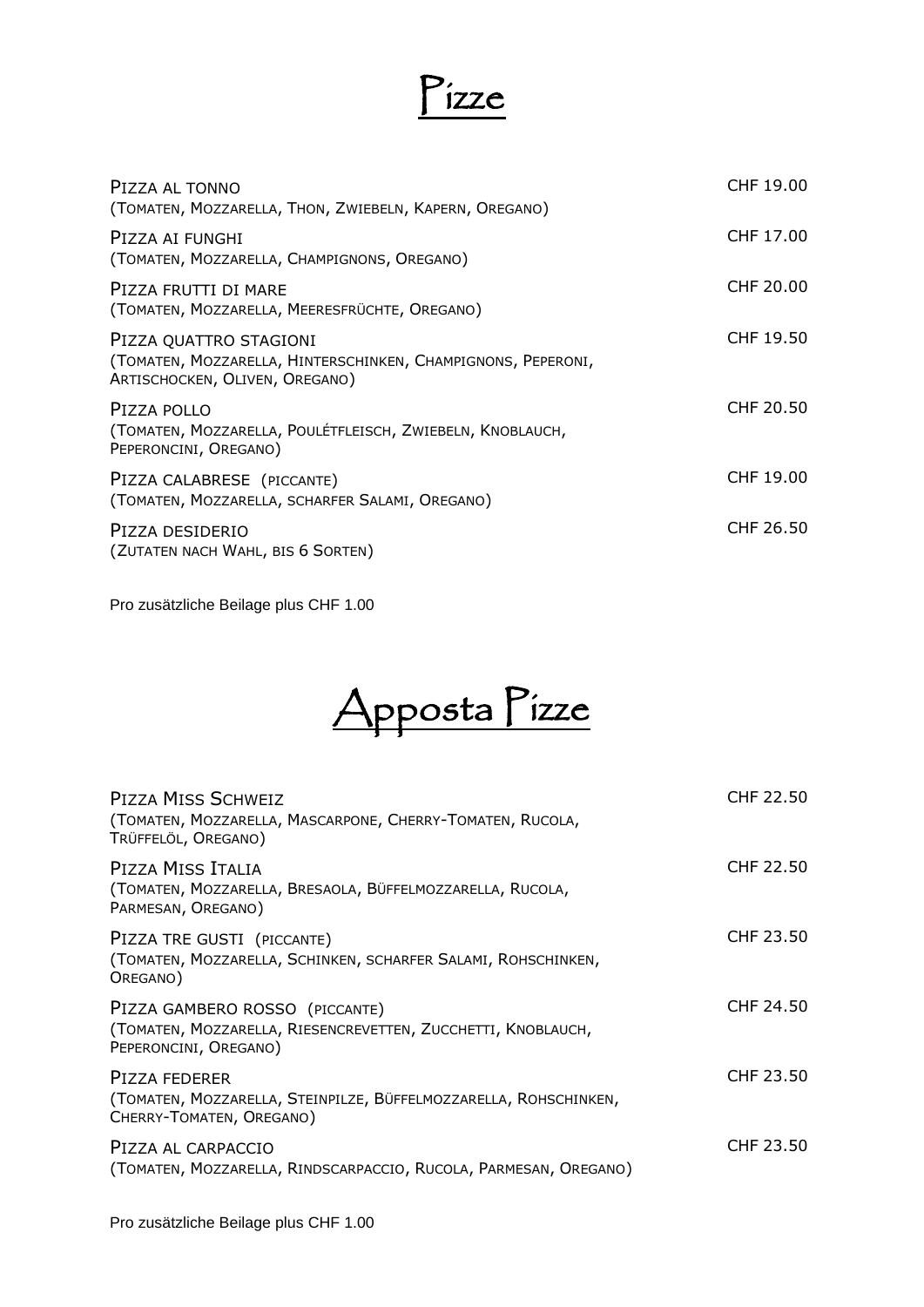# Apéritifs / Spirituosen / Liköre

| <b>APÉROL SPRITZ</b>          |        | 3 DL            | CHF 11.50       |
|-------------------------------|--------|-----------------|-----------------|
| <b>GESPRITZTER WEISSER</b>    |        | $3$ DL          | CHF 9.50        |
| APPENZELLER                   | 29 %   | 4 CL            | CHF 6.00        |
| <b>CYNAR</b>                  | 16.5 % | 4 CL            | CHF 6.00        |
| RAMAZOTTI                     | 30 %   | 4 CL            | CHF 6.50        |
| <b>CAMPARI BITTER</b>         | 23 %   | 4 CL            | <b>CHF 5.50</b> |
| <b>MARTINI ROT ODER WEISS</b> | 15 %   | 4 CL            | <b>CHF 5.50</b> |
| PERNOD                        | 40 %   | 4 CL            | <b>CHF 5.50</b> |
| <b>GRAPPA NARDINI</b>         | 50 %   | 2 <sub>CL</sub> | CHF 10.50       |
| <b>GRAPPA BRUNELLO</b>        | 43 %   | 2 <sub>CL</sub> | CHF 9.50        |
| <b>GRAPPA FIOR DI VITE</b>    | 40 %   | 2 <sub>CL</sub> | CHF 6.50        |
| <b>SAMBUCA</b>                | 42 %   | 2 <sub>CL</sub> | CHF 6.50        |
| OBSTBRANNTWEIN, - KRÄUTER     | 37.5 % | 4 CL            | CHF 6.50        |
| PFLÜMLI                       | 37.5 % | 4 CL            | CHF 6.00        |
| <b>KIRSCH</b>                 | 37.5 % | 4 CL            | CHF 6.00        |
| <b>WILLIAMS MORIN</b>         | 43 %   | 2 <sub>CL</sub> | CHF 6.00        |
| <b>WHISKY BALLANTINES</b>     | 40 %   | 4 CL            | CHF 7.50        |
| <b>WODKA</b>                  | 40 %   | 4 CL            | CHF 7.50        |
| <b>BACARDI RUM</b>            | 37.5 % | 4 CL            | CHF 7.50        |
| <b>CALVADOS MORIN</b>         | 40 %   | 2CL             | <b>CHF 8.50</b> |
| <b>AMARETTO DI SARONNO</b>    | 28 %   | 4 CL            | CHF 6.00        |
| <b>AMARO AVERN</b>            | 32 %   | 4 CL            | CHF 6.00        |
| <b>FERNET</b>                 | 40 %   | 4 CL            | CHF 6.00        |
| <b>SAN PELLEGRINO BITTER</b>  |        |                 | <b>CHF 5.00</b> |
| <b>VIEILLE PRUNE</b>          | 41 %   | 2 CL            | <b>CHF 8.50</b> |
| <b>REMY MARTIN V.S.O.P</b>    | 40 %   | 2CL             | CHF 9.50        |
| <b>VECCHIA ROMAGNA</b>        | 38 %   | 2 <sub>CL</sub> | <b>CHF 8.00</b> |
| <b>GRAND MARNIER</b>          | 40 %   | 2 <sub>CL</sub> | CHF 7.50        |



| <b>STANGE</b>                  | 3 DL CHF 4.50   |
|--------------------------------|-----------------|
| <b>GROSSES</b>                 | 5 DL CHF 6.50   |
| <b>LAGER FLASCHE</b>           | 5 DL CHF 7.00   |
| <b>WEISSER ENGEL</b>           | 5 DL CHF 7.50   |
| ERDINGER ALKOHOLFREI           | 3 DL CHF 7.50   |
| SCHÜTZENGOLD ALKOHOLFREI       | 3.3 DL CHF 5.00 |
| SUURE MOSCHT ALKOHOLFREI, KLAR | 5 DL CHF 6.50   |
| <b>SUURE MOSCHT, TRÜB</b>      | 5 DL CHF 6.50   |
|                                |                 |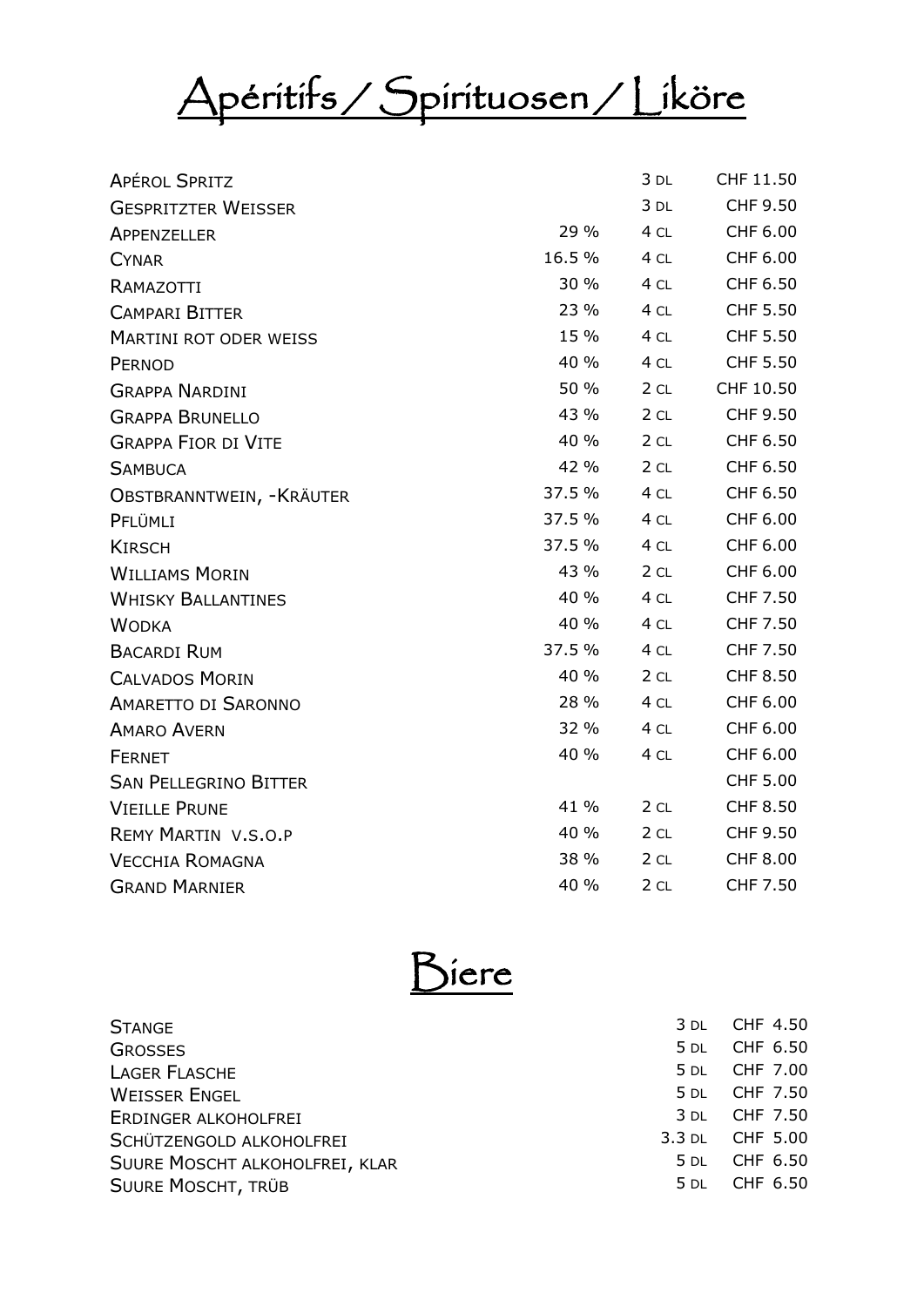# Mineralwasser offen

| <b>MINERAL</b>              | 3 DL   | CHF 4.10 | $5$ DL | CHF 5.70 |
|-----------------------------|--------|----------|--------|----------|
| <b>CITRO</b>                | 3 DL   | CHF 4.30 | $5$ DL | CHF 5.80 |
| <b>COCA COLA</b>            | 3 DL   | CHF 4.30 | $5$ DL | CHF 5.80 |
| APFELSAFT                   | $3$ DL | CHF 4.30 | 5 DL   | CHF 5.80 |
| <b>EISTEE</b>               | 3 DL   | CHF 4.30 | $5$ DL | CHF 5.80 |
| ORANGENSAFT                 | 3 DL   | CHF 4.30 |        |          |
| <b>SCHORLE</b>              | 3 DL   | CHF 4.30 | 5 DL   | CHF 5.80 |
| RIVELLA ROT, BLAU ODER GRÜN | 3 DL   | CHF 4.30 | 5 DL   | CHF 5.80 |
|                             |        |          |        |          |

### Mineralwasser in Flaschen

| <b>MINERAL</b>                | $3.3$ DL | <b>CHF 4.70</b> | 1 <sub>LT</sub>   | CHF 11.50 |
|-------------------------------|----------|-----------------|-------------------|-----------|
| <b>CITRO</b>                  | $3.3$ DL | <b>CHF 5.00</b> | 1.5 <sub>LT</sub> | CHF 14.50 |
| <b>COCA COLA</b>              | $3.3$ DL | <b>CHF 5.00</b> | 1.5 <sub>LT</sub> | CHF 14.50 |
| <b>COCA COLA LIGHT</b>        | $3.3$ DL | <b>CHF 5.00</b> |                   |           |
| <b>COCA COLA ZERO</b>         | $3.3$ DL | <b>CHF 5.00</b> |                   |           |
| <b>SINALCO</b>                | $3.3$ DL | <b>CHF 5.00</b> |                   |           |
| RIVELLA ROT, BLAU ODER GRÜN   | $3.3$ DL | <b>CHF 5.00</b> |                   |           |
| <b>SCHORLE</b>                | 3.3 DL   | <b>CHF 5.00</b> |                   |           |
| <b>SCHWEPPES TONIC</b>        | $2$ DL   | CHF 4.70        |                   |           |
| <b>SCHWEPPES BITTER LÉMON</b> | $2$ DL   | CHF 4.70        |                   |           |
| <b>RITTERGOLD CLASSIC</b>     | $3.3$ DL | <b>CHF 5.00</b> |                   |           |
| <b>EISTEE</b>                 | $3.3$ DL | <b>CHF 5.00</b> |                   |           |
| <b>VALSER CLASSIC</b>         | $5$ DL   | CHF 6.50        |                   |           |
| <b>VALSER SILENCE</b>         | $5$ DL   | CHF 6.50        |                   |           |

Café

| CAFE CRÈME / ESPRESSO                           | CHF 4.20 |
|-------------------------------------------------|----------|
| <b>DOPPELTER ESPRESSO</b>                       | CHF 6.00 |
| <b>LATTE MACCHIATO</b>                          | CHF 6.00 |
| <b>CAPPUCCINO</b>                               | CHF 6.00 |
| CAFÉ FERTIG ODER KRÄUTER                        | CHF 6.50 |
| <b>CAFÉ ZWETSCHGEN</b>                          | CHF 6.50 |
| <b>CAFÉ KIRSCH</b>                              | CHF 6.50 |
| <b>CAFÉ CORETTO</b>                             | CHF 6.50 |
| DIVERSE TEE'S (NATURE, CRÈME UND / ODER CITRON) | CHF 4.00 |
| OVOMALTINE / SCHOGGI (HEISS ODER KALT)          | CHF 4.20 |
| <b>SCHOGGI MELANGE</b>                          | CHF 5.50 |
|                                                 |          |